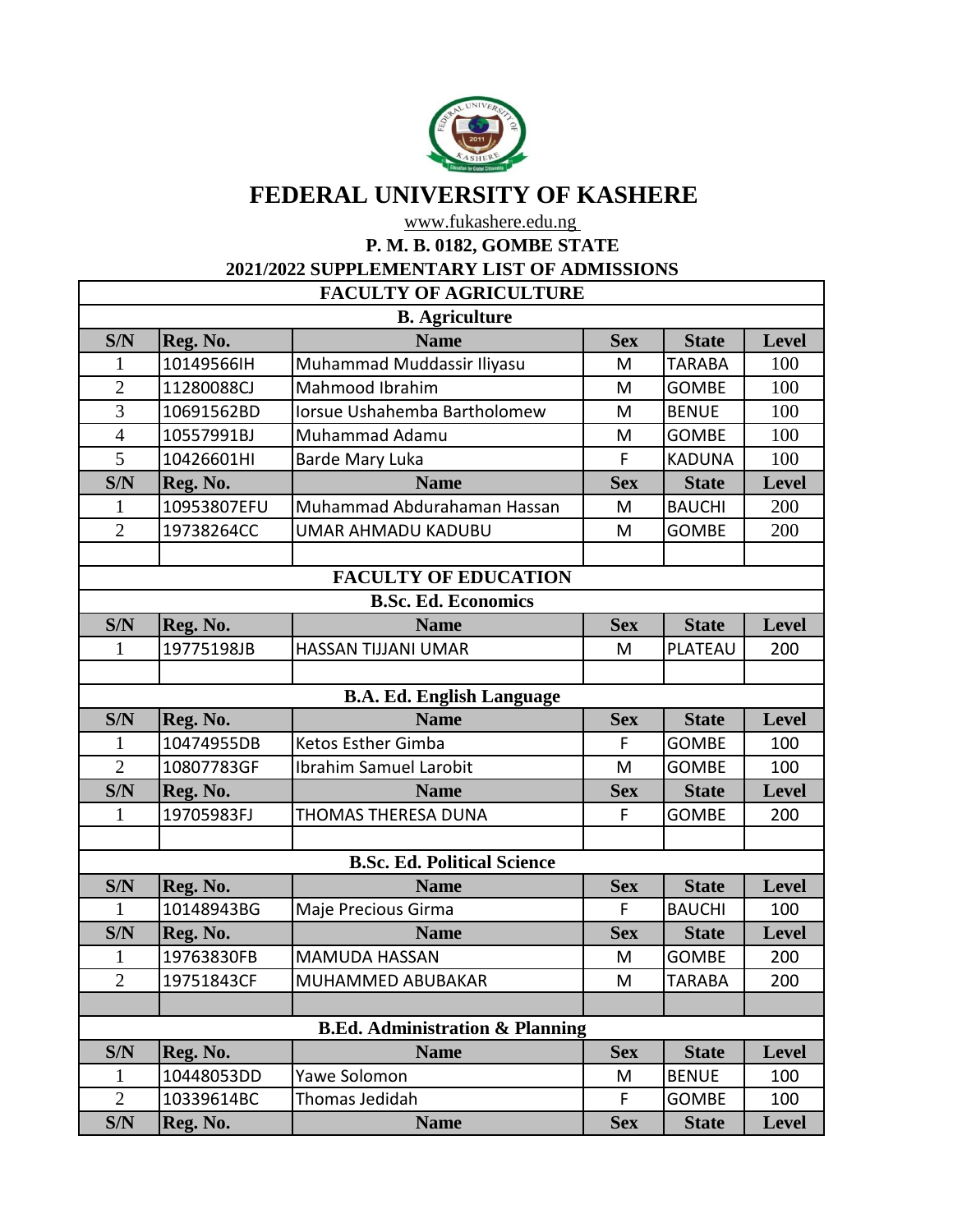| 1                                       | 11181087BIU | Abbaji Ismail                         | M           | <b>GOMBE</b>   | 200          |  |  |
|-----------------------------------------|-------------|---------------------------------------|-------------|----------------|--------------|--|--|
| $\overline{2}$                          | 19762138ID  | <b>AUDI AISHATU</b>                   | F           | <b>GOMBE</b>   | 200          |  |  |
| 3                                       | 19740003ED  | <b>DANLADI GAYUS</b>                  | M           | <b>GOMBE</b>   | 200          |  |  |
| $\overline{4}$                          | 19708969CF  | <b>DAUDA FELICIA</b>                  | F           | <b>ADAMAW</b>  | 200          |  |  |
| 5                                       | 19742206DA  | <b>IBRAHIM ANITHA TAFFUN</b>          | F           | <b>GOMBE</b>   | 200          |  |  |
|                                         |             |                                       |             |                |              |  |  |
| <b>B.Ed. Guidance &amp; Counselling</b> |             |                                       |             |                |              |  |  |
| S/N                                     | Reg. No.    | <b>Name</b>                           | <b>Sex</b>  | <b>State</b>   | <b>Level</b> |  |  |
| 1                                       | 11002183CJ  | <b>Isah Nuhu</b>                      | M           | <b>GOMBE</b>   | 100          |  |  |
| $\overline{2}$                          | 10390412AF  | Adamu Zhinmo                          | M           | <b>TARABA</b>  | 100          |  |  |
| $\overline{3}$                          | 11201897FG  | Rimbam Nimjul Kparman                 | M           | PLATEAU        | 100          |  |  |
| $\overline{4}$                          | 11171653JD  | Zakariya Pambi                        | F           | <b>GOMBE</b>   | 100          |  |  |
| 5                                       | 10609508IG  | Daniel Clara Sambo                    | F           | <b>ADAMAW</b>  | 100          |  |  |
| 6                                       | 10626048DD  | Isah Rabeccah                         | F           | <b>GOMBE</b>   | 100          |  |  |
| $\overline{7}$                          | 10512255GJ  | Mamshal Nandur Vongmam                | M           | PLATEAU        | 100          |  |  |
| 8                                       | 10158291AF  | Mker Josephine Mngusuun               | F           | <b>BENUE</b>   | 100          |  |  |
| 9                                       | 10611262GC  | Abdulganiyu Abdulbasit                | M           | <b>KWARA</b>   | 100          |  |  |
| 10                                      | 10166054JD  | Azemba Ngohide Rita                   | $\mathsf F$ | <b>BENUE</b>   | 100          |  |  |
| 11                                      | 11109560DF  | Salahuddeen Mubarak Lawal             | M           | <b>OYO</b>     | 100          |  |  |
| 12                                      | 10565398BB  | Tertenger Doose Eucharia              | F           | <b>BENUE</b>   | 100          |  |  |
| S/N                                     | Reg. No.    | <b>Name</b>                           | <b>Sex</b>  | <b>State</b>   | Level        |  |  |
| 1                                       | 19705585IJ  | <b>APOLLOS LIATU</b>                  | F           | <b>GOMBE</b>   | 200          |  |  |
| $\overline{2}$                          | 19774054DB  | SADIQ MARYAM                          | F           | <b>GOMBE</b>   | 200          |  |  |
|                                         |             |                                       |             |                |              |  |  |
|                                         |             | <b>B.Sc. Ed. Agricultural Science</b> |             |                |              |  |  |
| S/N                                     | Reg. No.    | <b>Name</b>                           | <b>Sex</b>  | <b>State</b>   | <b>Level</b> |  |  |
| 1                                       | 10418464EF  | Yekeen Uthman Ajadi                   | M           | <b>OYO</b>     |              |  |  |
| S/N                                     |             |                                       |             |                | 100          |  |  |
| 1                                       | Reg. No.    | <b>Name</b>                           | <b>Sex</b>  | <b>State</b>   | Level        |  |  |
|                                         | 19717131IA  | ABDULRAHMAN ABUBAKAR LIMAN            | M           | <b>TARABA</b>  | 200          |  |  |
| $\overline{2}$                          | 19755428DH  | ABDULSALAM MUHAMMAD RAMADA            | M           | <b>GOMBE</b>   | 200          |  |  |
| 3                                       | 19750915JD  | ABUBAKAR MOHAMMED UMAR                | M           | <b>GOMBE</b>   | 200          |  |  |
| $\overline{4}$                          | 19744531DJ  | <b>BABAYO AYUBA</b>                   | M           | GOMBE          | 200          |  |  |
| 5                                       | 19729779GD  | <b>BOTTOS ZIPPORAH</b>                | F.          | <b>GOMBE</b>   | 200          |  |  |
| 6                                       | 19710930FJ  | <b>CHRISTOPHER NYAUCHIDON</b>         | M           | TARABA         | 200          |  |  |
| $\overline{7}$                          | 19760233HF  | <b>DAHIRU TIJJANI</b>                 | M           | <b>PLATEAU</b> | 200          |  |  |
| 8                                       | 11038034EJU | Daniel Ibrahim                        | M           | <b>GOMBE</b>   | 200          |  |  |
| 9                                       | 19705981GF  | <b>HARUNA ILIYA</b>                   | M           | <b>GOMBE</b>   | 200          |  |  |
| 10                                      | 19758594EF  | <b>IBRAHIM DAIBATU</b>                | F           | <b>GOMBE</b>   | 200          |  |  |
| 11                                      | 19750309GI  | <b>ISTIFANUS ELISHA</b>               | M           | TARABA         | 200          |  |  |
| 12                                      | 10713102JCU | John Queen                            | F           | <b>BAUCHI</b>  | 200          |  |  |
| 13                                      | 19708036BB  | MUSA ADAMU                            | M           | <b>PLATEAU</b> | 200          |  |  |
| 14                                      | 11270829GEU | Na'Aman Nathan                        | M           | <b>GOMBE</b>   | 200          |  |  |
| 15                                      | 19709480EE  | SAMSON JULIANA MAISAMARI              | F.          | PLATEAU        | 200          |  |  |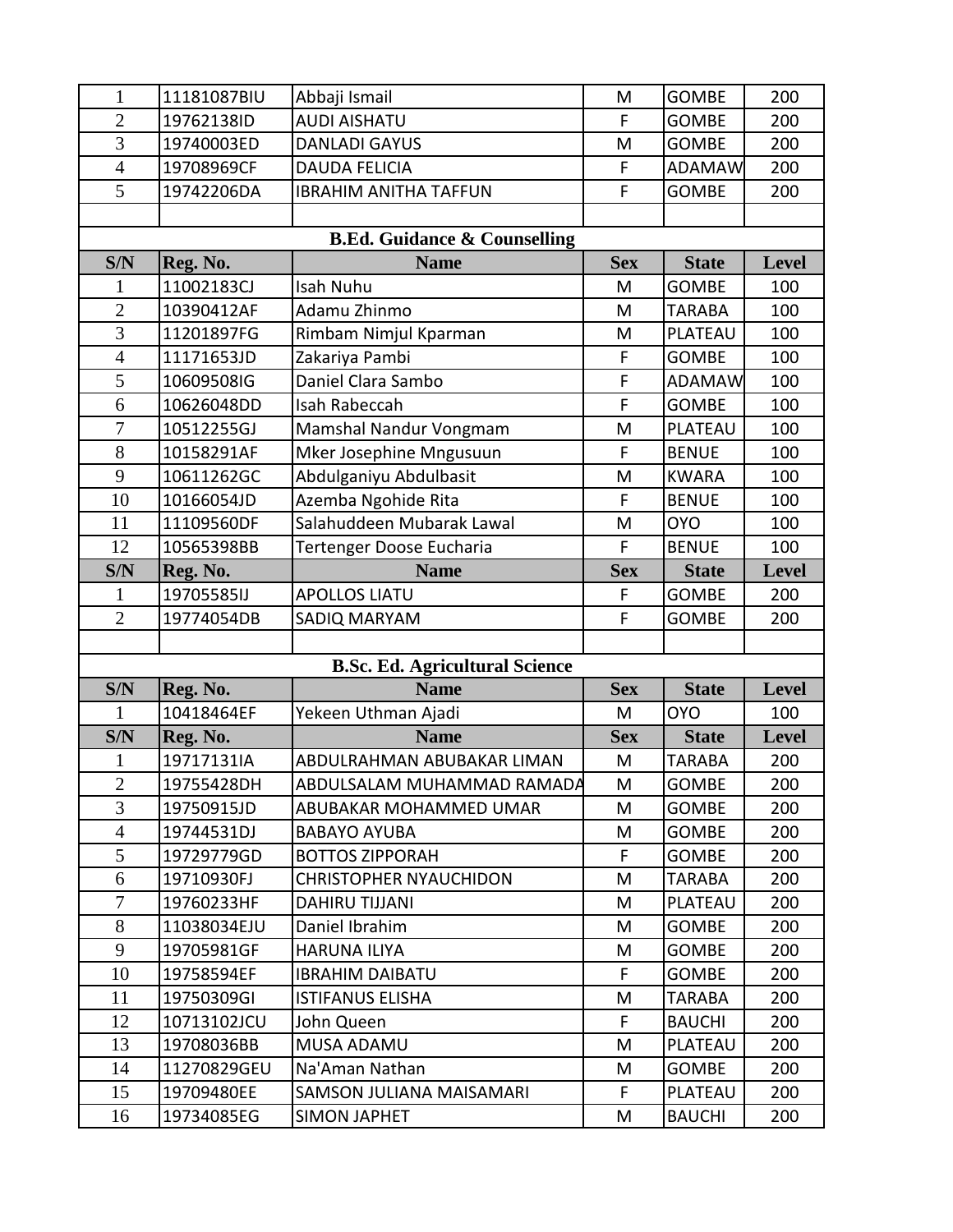| 17                                      | 19715574JF | <b>UMAR YUSUF</b>                              | M           | <b>TARABA</b> | 200          |  |
|-----------------------------------------|------------|------------------------------------------------|-------------|---------------|--------------|--|
| 18                                      | 19702550HG | WAJE THEOPHILUS ALHAJI                         | M           | <b>BAUCHI</b> | 200          |  |
| 19                                      | 19766334AI | <b>WILLIAMS DEBORAH</b>                        | F           | <b>GOMBE</b>  | 200          |  |
| 20                                      | 19717150CD | YUSUF ISA                                      | M           | <b>BORNO</b>  | 200          |  |
|                                         |            |                                                |             |               |              |  |
|                                         |            | <b>B.Sc. Ed. Biology</b>                       |             |               |              |  |
| S/N                                     | Reg. No.   | <b>Name</b>                                    | <b>Sex</b>  | <b>State</b>  | <b>Level</b> |  |
| 1                                       | 10668382AE | Ambrose Miracle Isa                            | M           | <b>GOMBE</b>  | 100          |  |
| S/N                                     | Reg. No.   | <b>Name</b>                                    | <b>Sex</b>  | <b>State</b>  | <b>Level</b> |  |
| 1                                       | 19722993FB | ABBA ADAMU MADU                                | M           | <b>YOBE</b>   | 200          |  |
| $\overline{2}$                          | 19750943AJ | <b>ISHAQ ISAH BUKAR</b>                        | M           | <b>GOMBE</b>  | 200          |  |
| $\overline{3}$                          | 19731353JE | <b>USMAN SAMINU</b>                            | M           | <b>GOMBE</b>  | 200          |  |
| $\overline{4}$                          | 19710407HG | YAU ISA                                        | M           | <b>YOBE</b>   | 200          |  |
|                                         |            |                                                |             |               |              |  |
|                                         |            | <b>B.Sc.Ed Chemistry</b>                       |             |               |              |  |
| S/N                                     | Reg. No.   | <b>Name</b>                                    | <b>Sex</b>  | <b>State</b>  | <b>Level</b> |  |
| 1                                       | 19709550Cl | <b>BABAGANA RHODA</b>                          | $\mathsf F$ | <b>GOMBE</b>  | 200          |  |
| $\overline{2}$                          | 19737919IH | <b>IBRAHIM DORCAS</b>                          | F           | <b>TARABA</b> | 200          |  |
|                                         |            |                                                |             |               |              |  |
|                                         |            | <b>B.Sc. Ed. Computer Science</b>              |             |               |              |  |
| S/N                                     | Reg. No.   | <b>Name</b>                                    | <b>Sex</b>  | <b>State</b>  | <b>Level</b> |  |
| 1                                       | 10256792GB | Onuh Chimaobi Remigius                         | M           | <b>ENUGU</b>  | 100          |  |
| $\mathbf{2}$                            | 10085232FJ | Yande Terdue                                   | M           | <b>BENUE</b>  | 100          |  |
| 3                                       | 10103016FH | Terungwa Luter David                           | M           | <b>BENUE</b>  | 100          |  |
|                                         |            | <b>B.Sc. Ed. Physics</b>                       |             |               |              |  |
| S/N                                     | Reg. No.   | <b>Name</b>                                    | <b>Sex</b>  | <b>State</b>  | Level        |  |
| $\mathbf{1}$                            | 11098023BH | Ahile Samuel Aondona                           | M           | <b>BENUE</b>  | 100          |  |
|                                         |            |                                                |             |               |              |  |
|                                         |            | <b>B.Sc. Ed.Integrated Science</b>             |             |               |              |  |
| S/N                                     | Reg. No.   | <b>Name</b>                                    | <b>Sex</b>  | <b>State</b>  | Level        |  |
| 1                                       | 10568573IJ | Sulaiman Safiyanu Njibi                        | M           | <b>GOMBE</b>  | 100          |  |
| S/N                                     | Reg. No.   | <b>Name</b>                                    | <b>Sex</b>  | <b>State</b>  | <b>Level</b> |  |
| $\mathbf{1}$                            | 19711572HD | <b>SAMAILA TAMAR</b>                           | F           | <b>BAUCHI</b> | 200          |  |
|                                         |            |                                                |             |               |              |  |
|                                         |            | <b>B.Sc. Ed Mathematics</b>                    |             |               |              |  |
| S/N                                     | Reg. No.   | <b>Name</b>                                    | <b>Sex</b>  | <b>State</b>  | <b>Level</b> |  |
| $\mathbf{1}$                            | 19775976IF | PETER SADRENA                                  | F           | <b>ADAMAW</b> | 200          |  |
|                                         |            |                                                |             |               |              |  |
|                                         |            | <b>BLIS. LIBRARY &amp; INFORMATION SCIENCE</b> |             |               |              |  |
| S/N                                     | Reg. No.   | <b>Name</b>                                    | <b>Sex</b>  | <b>State</b>  | <b>Level</b> |  |
| 1                                       | 10247569IF | Ataikyo Oryiman Paul                           | M           | <b>BENUE</b>  | 200          |  |
| $\overline{2}$                          | 10869984JA | <b>Atsewe Emmanuel Ronald</b>                  | M           | <b>BENUE</b>  | 200          |  |
|                                         |            |                                                |             |               |              |  |
| <b>FACULTY OF ARTS &amp; HUMANITIES</b> |            |                                                |             |               |              |  |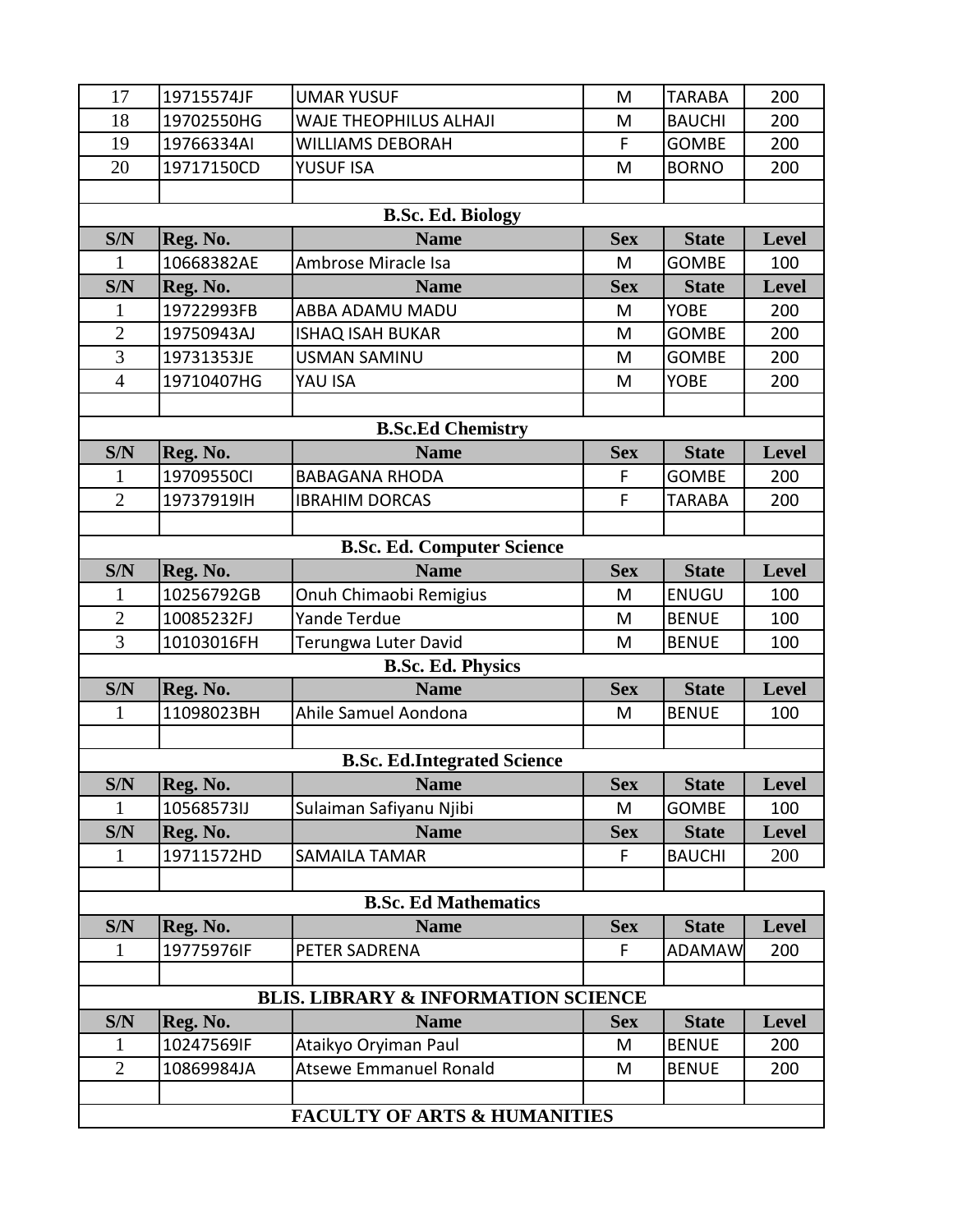| <b>B.A. Christian Religious Studies</b> |             |                                                |             |               |              |  |  |
|-----------------------------------------|-------------|------------------------------------------------|-------------|---------------|--------------|--|--|
| S/N                                     | Reg. No.    | <b>Name</b>                                    | <b>Sex</b>  | <b>State</b>  | Level        |  |  |
| 1                                       | 10176603GI  | Davou Emmanuel                                 | M           | PLATEAU       | 100          |  |  |
| S/N                                     | Reg. No.    | <b>Name</b>                                    | <b>Sex</b>  | <b>State</b>  | <b>Level</b> |  |  |
| 1                                       | 10263695BDU | Haruna Nicodemus                               | M           | <b>BAUCHI</b> | 200          |  |  |
|                                         |             |                                                |             |               |              |  |  |
|                                         |             | <b>B.A. English</b>                            |             |               |              |  |  |
| S/N                                     | Reg. No.    | <b>Name</b>                                    | <b>Sex</b>  | <b>State</b>  | <b>Level</b> |  |  |
| 1                                       | 10593147IH  | Wurgus Maria                                   | F           | <b>GOMBE</b>  | 100          |  |  |
| $\overline{c}$                          | 10284877AC  | <b>Mohammed Hauwa</b>                          | $\mathsf F$ | <b>GOMBE</b>  | 100          |  |  |
| 3                                       | 10629548AJ  | <b>Bage Patience</b>                           | F           | <b>GOMBE</b>  | 100          |  |  |
| S/N                                     | Reg. No.    | <b>Name</b>                                    | <b>Sex</b>  | <b>State</b>  | <b>Level</b> |  |  |
| 1                                       | 19725022HF  | <b>IBRAHIM ABDULLAHI MUHAMMAD</b>              | M           | <b>GOMBE</b>  | 200          |  |  |
|                                         |             |                                                |             |               |              |  |  |
|                                         |             | <b>B.A. History &amp; Diplomatic Studies</b>   |             |               |              |  |  |
| S/N                                     | Reg. No.    | <b>Name</b>                                    | <b>Sex</b>  | <b>State</b>  | Level        |  |  |
| 1                                       | 10038978BE  | Ochai George Echo                              | M           | <b>BENUE</b>  | 100          |  |  |
| $\overline{2}$                          | 11062414EH  | Ya'U Muhammed                                  | M           | <b>GOMBE</b>  | 100          |  |  |
| $\overline{3}$                          | 10143588HG  | Abdulmumini Ibrahim Mapindi                    | M           | <b>ADAMAW</b> | 100          |  |  |
| $\overline{4}$                          | 10683337FA  | Terngu Terhide Godfrey                         | M           | <b>BENUE</b>  | 100          |  |  |
| S/N                                     | Reg. No.    | <b>Name</b>                                    | <b>Sex</b>  | <b>State</b>  | <b>Level</b> |  |  |
| 1                                       | 10188885ICU | Idris Najib Yusuf                              | M           | PLATEAU       | 200          |  |  |
|                                         |             |                                                |             |               |              |  |  |
|                                         |             | <b>B.A. Islamic Studies</b>                    |             |               |              |  |  |
| S/N                                     | Reg. No.    | <b>Name</b>                                    | <b>Sex</b>  | <b>State</b>  | <b>Level</b> |  |  |
| 1                                       | 10559488IH  | Muazu Yunusa Musa                              | M           | PLATEAU       | 100          |  |  |
| $\overline{2}$                          | 11044574CD  | Yusuf Mahmud Ahmad                             | M           | TARABA        | 100          |  |  |
| 3                                       | 11148889JH  | Abbaji Anas                                    | M           | <b>GOMBE</b>  | 100          |  |  |
| $\overline{4}$                          | 10058172FA  | Sa'Ad Sadiq Salihu                             | M           | PLATEAU       | 100          |  |  |
| S/N                                     | Reg. No.    | <b>Name</b>                                    | <b>Sex</b>  | <b>State</b>  | Level        |  |  |
| 1                                       | 19762942JG  | <b>HADI BARHAMA</b>                            | M           | <b>BAUCHI</b> | 200          |  |  |
|                                         |             |                                                |             |               |              |  |  |
|                                         |             | <b>FACULTY OF SOCIAL SCIENCES</b>              |             |               |              |  |  |
|                                         |             | <b>B.Sc.Criminology &amp; Security Studies</b> |             |               |              |  |  |
| S/N                                     | Reg. No.    | <b>Name</b>                                    | <b>Sex</b>  | <b>State</b>  | <b>Level</b> |  |  |
| 1                                       | 10502080DJ  | Dawaki Muhammad Abdullahi                      | M           | TARABA        | 100          |  |  |
| $\overline{2}$                          | 11044140GE  | Jediel Samson                                  | M           | <b>TARABA</b> | 100          |  |  |
| $\overline{3}$                          | 10508574FE  | Monday Benjamin                                | M           | <b>GOMBE</b>  | 100          |  |  |
| $\overline{4}$                          | 10147636FH  | Na'Ason Blessing                               | F           | <b>GOMBE</b>  | 100          |  |  |
| 5                                       | 10568895JD  | Gambo Nathaniel                                | F           | <b>ADAMAW</b> | 100          |  |  |
| 6                                       | 11035540GC  | Abdullahi Mohammed                             | M           | <b>GOMBE</b>  | 100          |  |  |
| 7                                       | 10366968BC  | Ayuba Precious Hamma                           | F           | <b>GOMBE</b>  | 100          |  |  |
| 8                                       | 10660461AC  | Dantala Usman                                  | M           | PLATEAU       | 100          |  |  |
| 9                                       | 11185406FJ  | Abbas Umar Hassan                              | M           | PLATEAU       | 100          |  |  |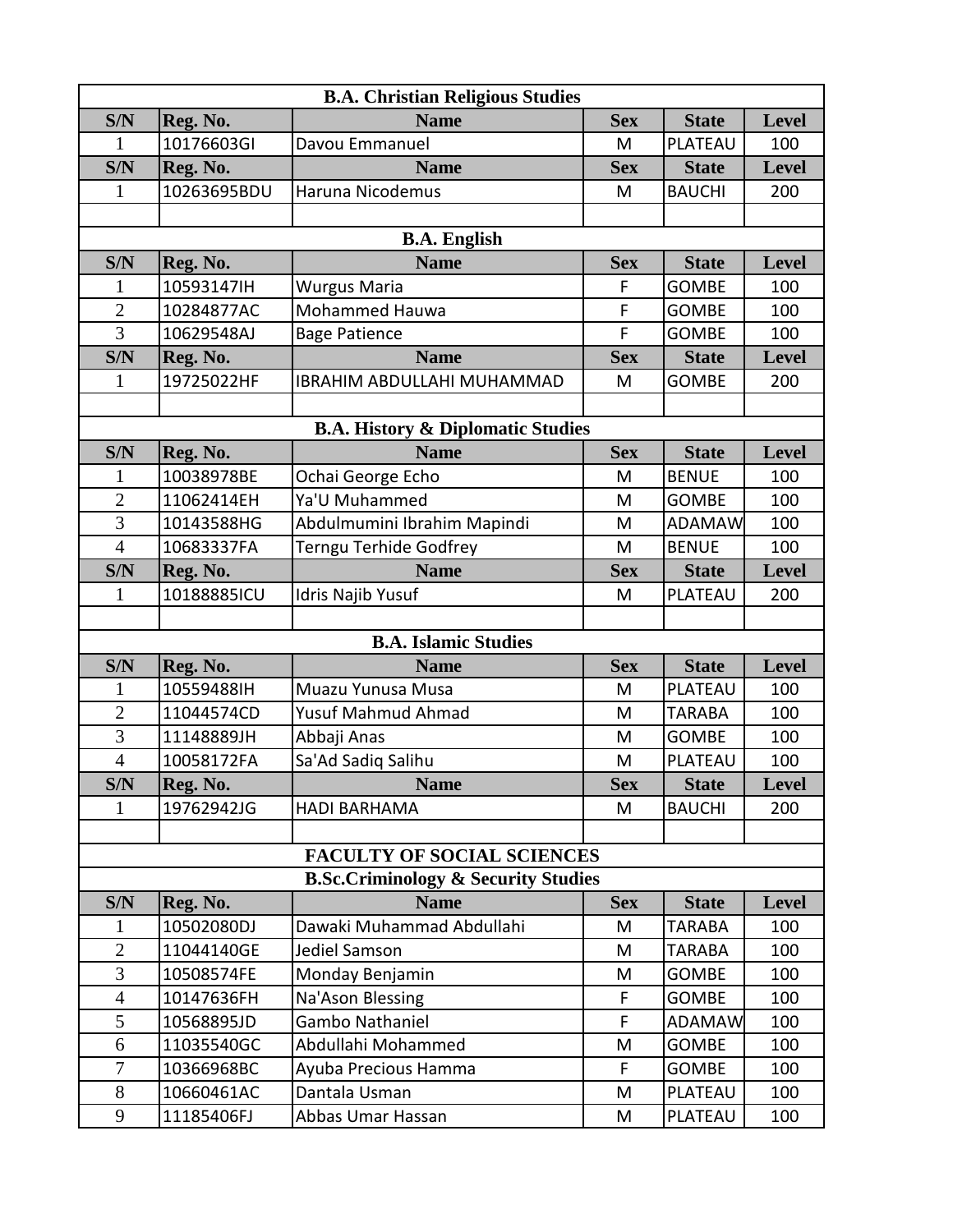| 10                           | 10600988DI  | Ali Jonathan                                     | M           | <b>BORNO</b>  | 100          |
|------------------------------|-------------|--------------------------------------------------|-------------|---------------|--------------|
| 11                           | 10330762IH  | Rimdan Lohdir                                    | F           | PLATEAU       | 100          |
| 12                           | 10799027EG  | ABDULWASIU ABDULQAWIYYU                          | M           | <b>KADUNA</b> | 100          |
| 13                           | 10454359DA  | Akure Tertsegha Zechariah                        | M           | <b>BENUE</b>  | 100          |
| 14                           | 10656660FG  | <b>Dimas Divine Adims</b>                        | M           | <b>ADAMAW</b> | 100          |
| 15                           | 10176556BF  | Solomon Lucky Pwaluwari                          | M           | <b>ADAMAW</b> | 100          |
| 16                           | 10597771IG  | Aiden Paulina Barkindo                           | F           | <b>ADAMAW</b> | 100          |
| 17                           | 10709047DF  | Danladi Jimmy Zailani                            | M           | <b>GOMBE</b>  | 100          |
| 18                           | 10488695DG  | Douphas Amos                                     | M           | <b>GOMBE</b>  | 100          |
| 19                           | 10173244FH  | Evastine Wisdom Andemani                         | M           | <b>ADAMAW</b> | 100          |
| 20                           | 10953109AF  | Dimka Titus Nuhu                                 | M           | PLATEAU       | 100          |
| 21                           | 10234106CF  | Auta Sunday Garsanga                             | M           | <b>TARABA</b> | 100          |
| 22                           | 10821890DG  | Kume-Tal Naomi Natuwa                            | F           | <b>GOMBE</b>  | 100          |
| 23                           | 10137755BI  | Danladi Hafizu                                   | M           | <b>KEBBI</b>  | 100          |
| 24                           | 11052611GF  | Habila Israel Youngme                            | M           | PLATEAU       | 100          |
| 25                           | 10286194Cl  | Juji Emmanuel Bodwe                              | M           | <b>GOMBE</b>  | 100          |
| 26                           | 10655561FF  | Abdulzeez Ismail Bello                           | M           | <b>KOGI</b>   | 100          |
| 27                           | 10439942BJ  | Tanko Rahila                                     | F           | <b>KANO</b>   | 100          |
| 28                           | 10455527BI  | Sulaiman Aisha Babamale                          | $\mathsf F$ | <b>KWARA</b>  | 100          |
| 29                           | 10429653EA  | Ibrahim Abdulsamad Ahmed                         | M           | <b>FCT</b>    | 100          |
| S/N                          | Reg. No.    | <b>Name</b>                                      | <b>Sex</b>  | <b>State</b>  | <b>Level</b> |
| $\mathbf{1}$                 | 19746378CH  | ABDULHAMID ZAHARADEEN MUHAM                      | M           | <b>GOMBE</b>  | 200          |
| $\overline{2}$               | 10838453BBU | Abdullahi Abdulkadir                             | M           | <b>JIGAWA</b> | 200          |
|                              |             |                                                  |             |               |              |
| $\overline{3}$               | 19724718BH  | ABDULLAHI MOHAMMED                               | M           | <b>ADAMAW</b> | 200          |
| $\overline{4}$               | 19758576AC  | <b>IBRAHIM ATIYA ALIYU</b>                       | F           | <b>GOMBE</b>  | 200          |
| 5                            | 11299097DIU | Mohammed Umar Jalo                               | M           | <b>ADAMAW</b> | 200          |
| 6                            | 10680721EBU | Yahaya Adam Ahmad                                | M           | PLATEAU       | 200          |
|                              |             |                                                  |             |               |              |
|                              |             | <b>B.Sc. Economics &amp; Development Studies</b> |             |               |              |
| $\overline{\text{S/N}}$      | Reg. No.    | <b>Name</b>                                      | <b>Sex</b>  | <b>State</b>  | $ $ Level    |
| 1                            | 10278347JF  | Musa Ochoyoda                                    | M           | <b>BENUE</b>  | 100          |
| $\overline{2}$               | 11205294FA  | Haruna Ibrahim                                   | M           | <b>BAUCHI</b> | 100          |
| 3                            | 10260027FG  | Ahmad Aliyu Ali                                  | M           | <b>KANO</b>   | 100          |
| $\overline{4}$               | 11147022HC  | Jamilu Adamu Auta                                | M           | <b>TARABA</b> | 100          |
| 5                            | 10667310BJ  | Dashe Monday Dakogol                             | M           | PLATEAU       | 100          |
| 6                            | 10131370GE  | Danladi Victor Dah-Dhn                           | M           | <b>BAUCHI</b> | 100          |
| $\overline{7}$               | 10650508IC  | <b>Boniface Basil Chinedum</b>                   | M           | <b>IMO</b>    | 100          |
| S/N                          | Reg. No.    | <b>Name</b>                                      | <b>Sex</b>  | <b>State</b>  | Level        |
| 1                            | 19769120IJ  | <b>DAHIRU NUHU</b>                               | M           | <b>BAUCHI</b> | 200          |
|                              |             | <b>B.Sc. Geography</b>                           |             |               |              |
| S/N                          | Reg. No.    | <b>Name</b>                                      | <b>Sex</b>  | <b>State</b>  | Level        |
| 1                            | 10852284DE  | Juji Hosea                                       | M           | <b>GOMBE</b>  | 100          |
| $\sqrt{2}$<br>$\overline{3}$ | 11166163HD  | Labe Benjamin Bemngu                             | M           | <b>BENUE</b>  | 100          |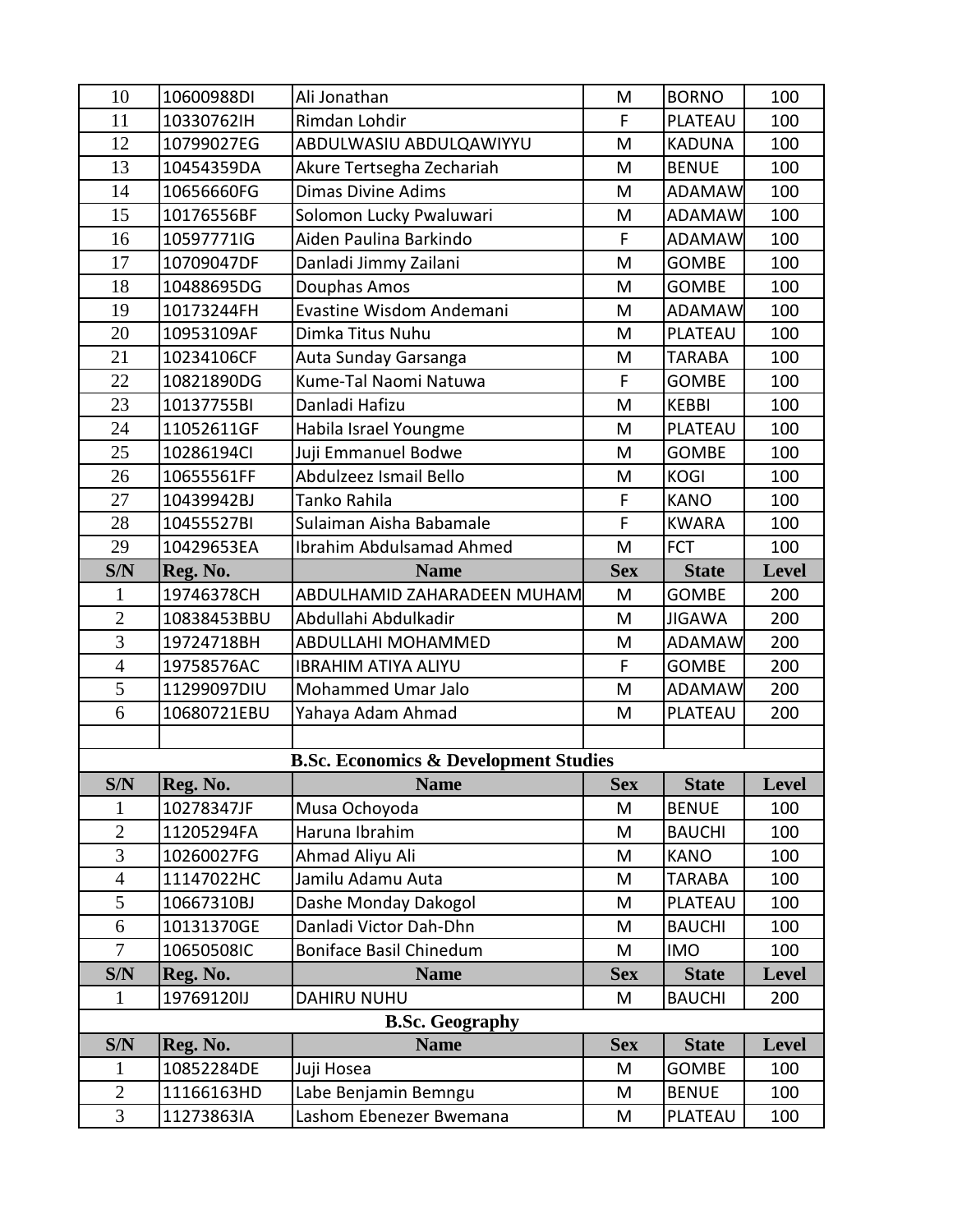| $\overline{4}$                       | 11281711BA               | Joel Ishaku                                            | M           | <b>TARABA</b>                  | 100          |  |  |
|--------------------------------------|--------------------------|--------------------------------------------------------|-------------|--------------------------------|--------------|--|--|
| 5                                    | 11317375AJ               | Aliyu Hassan Manu                                      | M           | <b>YOBE</b>                    | 100          |  |  |
| S/N                                  | Reg. No.                 | <b>Name</b>                                            | <b>Sex</b>  | <b>State</b>                   | <b>Level</b> |  |  |
| 1                                    | 19709572FJ               | <b>ADAMU SALEH</b>                                     | M           | <b>BORNO</b>                   | 200          |  |  |
| <b>B.Sc. INTERNATIONAL RELATIONS</b> |                          |                                                        |             |                                |              |  |  |
| S/N                                  | Reg. No.                 | <b>Name</b>                                            | <b>Sex</b>  | <b>State</b>                   | <b>Level</b> |  |  |
| 1                                    | 10063953HA               | Steven Anna                                            | F           | <b>TARABA</b>                  | 100          |  |  |
| $\overline{2}$                       | 10851556IE               | Timothy Jecoliah                                       | $\mathsf F$ | <b>BORNO</b>                   | 100          |  |  |
| 3                                    | 10885954AB               | Okunoye Oluwatunmise Deborah                           | F           | ONDO                           | 100          |  |  |
| $\overline{4}$                       | 10380626GJ               | <b>Emmanuel Enoch Sabo</b>                             | M           | <b>BAUCHI</b>                  | 100          |  |  |
| $\overline{5}$                       | 10908499HC               | Joseph Deborah                                         | F           | <b>BAUCHI</b>                  | 100          |  |  |
| 6                                    | 10681837II               | Josiah Adams                                           | M           | <b>YOBE</b>                    | 100          |  |  |
| $\overline{7}$                       | 10618551CA               | Mantau Saratu Ezra                                     | F           | <b>BAUCHI</b>                  | 100          |  |  |
| 8                                    | 10039520DH               | Changtim Ernest Nimdap                                 | M           | PLATEAU                        | 100          |  |  |
| 9                                    | 10549391BH               | Langs Gimbiya Sukar                                    | F           | <b>BAUCHI</b>                  | 100          |  |  |
| 10                                   | 10563273IB               | <b>Bitrus Gloria</b>                                   | F           | <b>GOMBE</b>                   | 100          |  |  |
| 11                                   | 10456273BB               | Terzungwe Israel Aondongu                              | M           | <b>BENUE</b>                   | 100          |  |  |
|                                      |                          |                                                        |             |                                |              |  |  |
|                                      |                          | <b>B.Sc. MASS COMMUNICATION</b>                        |             |                                |              |  |  |
| S/N                                  | Reg. No.                 | <b>Name</b>                                            | <b>Sex</b>  | <b>State</b>                   | <b>Level</b> |  |  |
| 1                                    | 10627540BJ               | Hosea Manya Selbut                                     | F           | PLATEAU                        | 100          |  |  |
| $\overline{2}$                       | 11234871HE               | Kawuwa Bello Falkejo                                   | M           | <b>GOMBE</b>                   | 100          |  |  |
| $\overline{3}$                       | 10081150ID               | <b>Elison Beauty</b>                                   | F           | <b>ADAMAW</b>                  | 100          |  |  |
| $\overline{4}$                       | 11153670BD               | Luwa Tadakan                                           | M           | <b>ADAMAW</b>                  | 100          |  |  |
| 5                                    | 10411278GJ               | Sambo Alheri Rikat                                     | F           | PLATEAU                        | 100          |  |  |
| 6                                    | 11312613DG               | Samson Himmi Gift                                      | F           | <b>KADUNA</b>                  | 100          |  |  |
| $\overline{7}$                       | 10334385IC               | Yohanna Deborah                                        | F           | <b>BORNO</b>                   | 100          |  |  |
| 8                                    | 11042982EG               | Yusuf Rimma                                            | $\mathsf F$ | <b>GOMBE</b>                   | 100          |  |  |
| 9                                    | 10619560JH               | Alex Faith Bature                                      | $\mathsf F$ | PLATEAU                        | 100          |  |  |
| 10                                   | 11071379CB               | Saleh Samuel                                           | M           | GOMBE                          | 100          |  |  |
| 11                                   | 10372216HJ               | Alamisa Grace Dankwambo                                | F           | <b>GOMBE</b>                   | 100          |  |  |
| 12                                   | 11303368CJ               | Owuna Godwin Benjamin                                  | M<br>F      | <b>NASARAW</b>                 | 100          |  |  |
| 13                                   | 10879873AI               | John Faith                                             | F           | <b>GOMBE</b>                   | 100          |  |  |
| 14<br>15                             | 10025320FE<br>11061430IJ | Enoch Ingibo Godobe<br>Hassan Ismail                   | M           | <b>ADAMAW</b><br><b>BAUCHI</b> | 100<br>100   |  |  |
| 16                                   | 10671019EH               | Yakubu Japheth                                         | M           | <b>FCT</b>                     | 100          |  |  |
| 17                                   | 10152000GA               |                                                        | F           | ANAMBRA                        | 100          |  |  |
|                                      |                          | Egbomba Victoria Ebelechukwu<br>Jonathan Chebenai Abwo |             |                                |              |  |  |
| 18<br>19                             | 10728321CF<br>11055127ID | Iliya David                                            | M<br>M      | PLATEAU<br><b>GOMBE</b>        | 100<br>100   |  |  |
| 20                                   | 10439190EE               | Husseini Naja'Atu                                      | F           | <b>GOMBE</b>                   | 100          |  |  |
| 21                                   | 11318226HF               | Ikwu Solomon Okopi                                     | M           | <b>KOGI</b>                    | 100          |  |  |
| 22                                   | 10440071CA               | Danladi Deborah Dankano                                | F           | <b>GOMBE</b>                   | 100          |  |  |
| 23                                   | 10207170DC               | Sani Ahmad Ahmad                                       | M           | <b>JIGAWA</b>                  | 100          |  |  |
| 24                                   | 10061705EC               | Gaaba Wuese Precious                                   | $\mathsf F$ | <b>BENUE</b>                   | 100          |  |  |
|                                      |                          |                                                        |             |                                |              |  |  |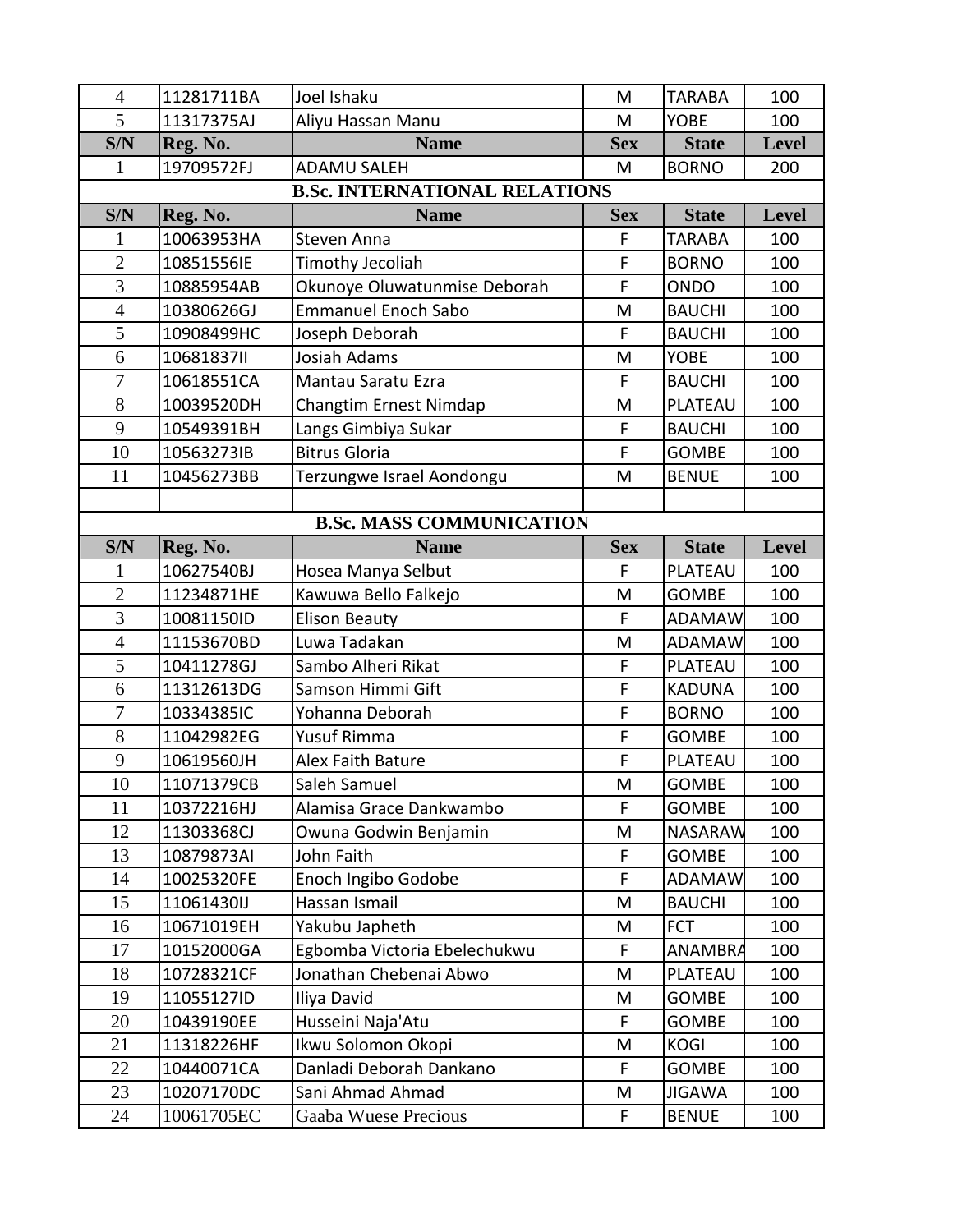| <b>B.Sc. Political Science</b> |            |                                |            |                  |              |  |  |
|--------------------------------|------------|--------------------------------|------------|------------------|--------------|--|--|
| S/N                            | Reg. No.   | <b>Name</b>                    | <b>Sex</b> | <b>State</b>     | <b>Level</b> |  |  |
| 1                              | 11091901FA | Kadiri Ibrahim                 | M          | <b>BAUCHI</b>    | 100          |  |  |
| $\overline{2}$                 | 10962073HJ | <b>Andrew Grace</b>            | F          | <b>GOMBE</b>     | 100          |  |  |
| 3                              | 10833436CH | Ibrahim Mespung Adamu          | M          | PLATEAU          | 100          |  |  |
| $\overline{4}$                 | 10530991CE | Yakubu Mancit Rejoice          | F          | PLATEAU          | 100          |  |  |
| 5                              | 10639928AG | Amedu Oloche                   | M          | <b>BENUE</b>     | 100          |  |  |
| 6                              | 10556929AE | <b>Bako Sadik Umar</b>         | M          | PLATEAU          | 100          |  |  |
| $\overline{7}$                 | 10063038AC | Dennis David                   | M          | <b>ADAMAW</b>    | 100          |  |  |
| 8                              | 10563784AD | Ishaku Innocent Ruel           | M          | <b>ADAMAW</b>    | 100          |  |  |
| 9                              | 10235264ED | Hassan Ammar Abubakar          | M          | <b>ADAMAW</b>    | 100          |  |  |
| 10                             | 10925471IB | Dauda Israel                   | M          | <b>BAUCHI</b>    | 100          |  |  |
| 11                             | 10104814JF | Kelechi Nonso Wisdom           | M          | <b>ANAMBRA</b>   | 100          |  |  |
| 12                             | 10932141FD | Muhammed Sadiq Tilli           | M          | <b>KEBBI</b>     | 100          |  |  |
| 13                             | 10521617BG | Ejeh Evelyn Daniel             | F          | <b>BENUE</b>     | 100          |  |  |
| 14                             | 10401725BG | <b>Dalle Rinshak Richard</b>   | M          | PLATEAU          | 100          |  |  |
| 15                             | 11036339JA | Nuhu Gyal-Chong                | F          | <b>BAUCHI</b>    | 100          |  |  |
| 16                             | 11264069HB | Iorember Mwuese Stella         | F          | <b>BENUE</b>     | 100          |  |  |
| 17                             | 10017550IE | Terlumun Msughter Nicholas     | M          | <b>BENUE</b>     | 100          |  |  |
| 18                             | 10069689DB | Yakubu Judah                   | M          | <b>BAUCHI</b>    | 100          |  |  |
| 19                             | 10058274DF | Joshua Holdhome                | M          | <b>BAUCHI</b>    | 100          |  |  |
| S/N                            | Reg. No.   | <b>Name</b>                    | <b>Sex</b> | <b>State</b>     | <b>Level</b> |  |  |
| 1                              | 19759577AG | DURAMI SAMINU ALHAMDU          | M          | <b>GOMBE</b>     | 200          |  |  |
|                                |            |                                |            |                  |              |  |  |
|                                |            | <b>B.Sc. Psychology</b>        |            |                  |              |  |  |
| S/N                            | Reg. No.   | <b>Name</b>                    | <b>Sex</b> | <b>State</b>     | <b>Level</b> |  |  |
| 1                              | 10757461AC | <b>Maxwell Toughest Hivi</b>   | M          | <b>TARABA</b>    | 100          |  |  |
| $\overline{2}$                 | 10602680AG | <b>Wycliff Francis</b>         | M          | <b>ADAMAW</b>    | 100          |  |  |
| $\overline{3}$                 | 11011012CD | Kogo Oboshi Lukman             | M          | <b>NASARAW</b>   | 100          |  |  |
| $\overline{4}$                 | 10249961lH | Tatung Kamshinen Kefas         | M          | PLATEAU          | 100          |  |  |
|                                |            | <b>B.Sc.Sociology</b>          |            |                  |              |  |  |
| S/N                            | Reg. No.   | <b>Name</b>                    | <b>Sex</b> | <b>State</b>     | <b>Level</b> |  |  |
| $\mathbf{1}$                   | 10967095EI | Silas Ponon                    | M          | <b>GOMBE</b>     | 100          |  |  |
| $\overline{2}$                 | 10324232ID | Babawa Abdulraheem Mohammed    | M          | <b>ADAMAW</b>    | 100          |  |  |
| 3                              | 10497815DA | Yusuf Pwabuli                  | M          | <b>ADAMAW</b>    | 100          |  |  |
| $\overline{4}$                 | 11179039FB | <b>Gunat Fwangshak Pankyes</b> | M          | PLATEAU          | 100          |  |  |
| 5                              | 10701155ED | Dauda Afiniki                  | F          | <b>BAUCHI</b>    | 100          |  |  |
| 6                              | 10894777BD | John Kelvin Monday             | M          | <b>KADUNA</b>    | 100          |  |  |
| $\overline{7}$                 | 10275155GI | <b>Francis Samson</b>          | M          | <b>GOMBE</b>     | 100          |  |  |
| $8\,$                          | 10615914HE | Paul Kwales Usman              | M          | PLATEAU          | 100          |  |  |
| 9                              | 11031742BA | Osang Purity Oka               | F          | <b>CROSS RIV</b> | 100          |  |  |
| 10                             | 10016362FJ | Zingven Yaknap Mathew          | M          | PLATEAU          | 100          |  |  |
| 11                             | 10730518DA | Joseph Charity Sumi            | F          | <b>BAUCHI</b>    | 100          |  |  |
| 12                             | 11206247AE | Paul Jacob                     | M          | <b>GOMBE</b>     | 100          |  |  |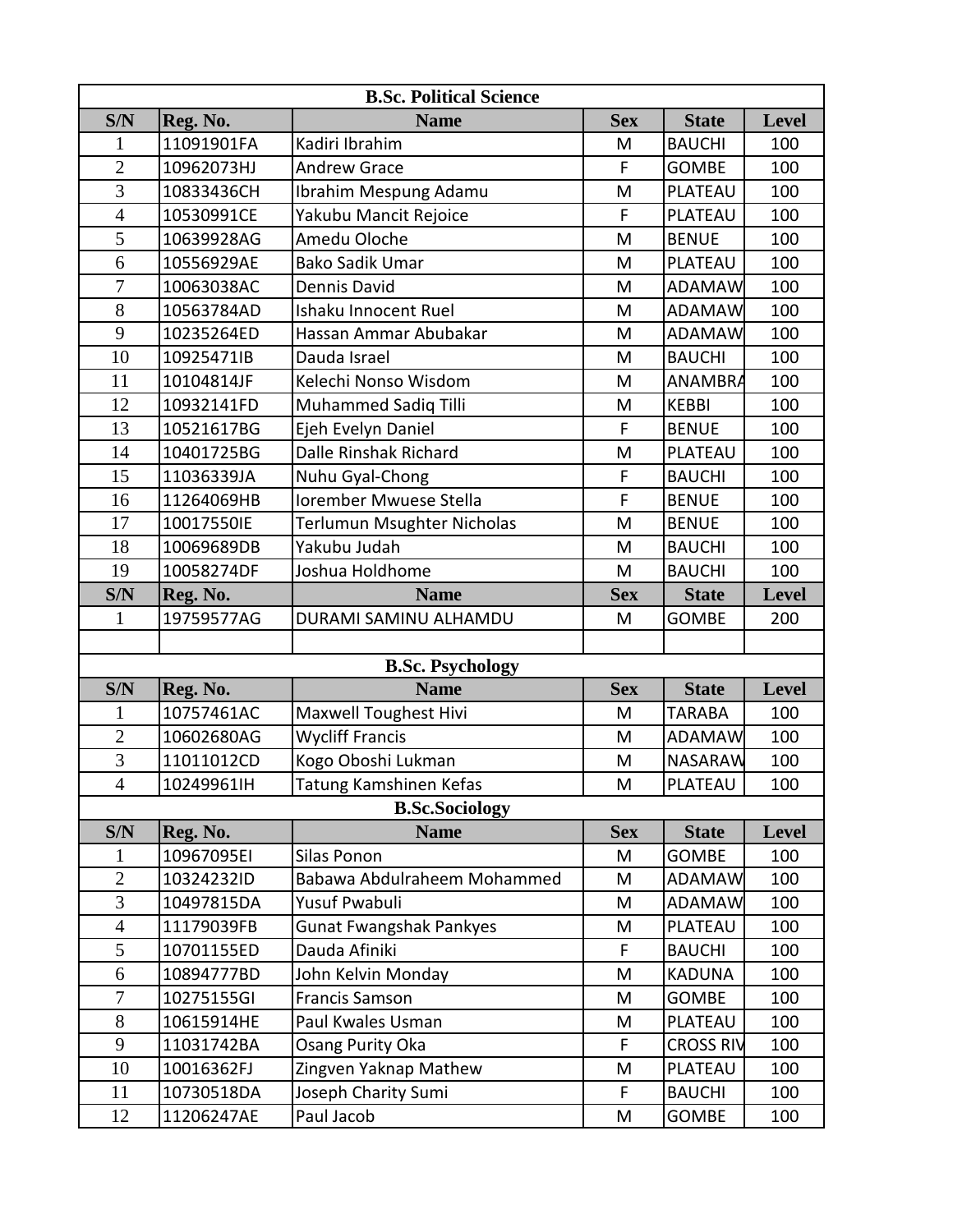| 13                                    | 10389026IJ  | Iposu Mardiyyah Olayeni              | F          | <b>LAGOS</b>   | 100          |  |  |
|---------------------------------------|-------------|--------------------------------------|------------|----------------|--------------|--|--|
| S/N                                   | Reg. No.    | <b>Name</b>                          | <b>Sex</b> | <b>State</b>   | <b>Level</b> |  |  |
| 1                                     | 19773705BB  | <b>MARKUS AGNES</b>                  | F          | <b>TARABA</b>  | 200          |  |  |
|                                       |             |                                      |            |                |              |  |  |
| <b>FACULTY OF MANAGEMENT SCIENCES</b> |             |                                      |            |                |              |  |  |
|                                       |             | <b>B.Sc. Accounting</b>              |            |                |              |  |  |
| S/N                                   | Reg. No.    | <b>Name</b>                          | <b>Sex</b> | <b>State</b>   | <b>Level</b> |  |  |
| 1                                     | 10773819BA  | Abdulazeez Naryam Temitope           | F          | <b>OYO</b>     | 100          |  |  |
| $\overline{2}$                        | 10603051FH  | Zakari Boba Maikudi                  | F          | <b>GOMBE</b>   | 100          |  |  |
| 3                                     | 11330708HB  | Iyo Doose Vivian                     | F          | <b>BENUE</b>   | 100          |  |  |
| $\overline{4}$                        | 10513116AI  | Ishola Ridwan Abiola                 | M          | <b>OSUN</b>    | 100          |  |  |
| 5                                     | 10640082CJ  | Ajiboye Ibukunoluwa Adeola           | F          | <b>OSUN</b>    | 100          |  |  |
| 6                                     | 10528481IF  | Ibrahim Deborah Aliyu                | F          | <b>GOMBE</b>   | 100          |  |  |
| S/N                                   | Reg. No.    | <b>Name</b>                          | <b>Sex</b> | <b>State</b>   | <b>Level</b> |  |  |
| 1                                     | 19709397AC  | <b>IDRIS AUWAL</b>                   | M          | <b>ADAMAW</b>  | 200          |  |  |
| $\overline{2}$                        | 19761713JH  | <b>ISHAQ YASIR</b>                   | M          | <b>GOMBE</b>   | 200          |  |  |
| 3                                     | 19759583IF  | <b>TYOKOHOL EPHRAIM TERDUE</b>       | M          | <b>TARABA</b>  | 200          |  |  |
| $\overline{4}$                        | 19701627DC  | YAKUBU HAUWA                         | F          | <b>BORNO</b>   | 200          |  |  |
|                                       |             |                                      |            |                |              |  |  |
|                                       |             | <b>B.Sc. Business Administration</b> |            |                |              |  |  |
| S/N                                   | Reg. No.    | <b>Name</b>                          | <b>Sex</b> | <b>State</b>   | <b>Level</b> |  |  |
| 1                                     | 10942499BJ  | Wayas Jonah Joel                     | M          | <b>TARABA</b>  | 100          |  |  |
| S/N                                   | Reg. No.    | <b>Name</b>                          | <b>Sex</b> | <b>State</b>   | <b>Level</b> |  |  |
| 1                                     | 11149378IFU | Abubakar Abdulmudallib Yahaya        | M          | <b>GOMBE</b>   | 200          |  |  |
| $\mathfrak{2}$                        | 19732915GE  | MUSA NAJAATU MOHAMMED                | F          | <b>BAUCHI</b>  | 200          |  |  |
|                                       |             |                                      |            |                |              |  |  |
|                                       |             | <b>B.Sc.ENTREPRENEURIAL STUDIES</b>  |            |                |              |  |  |
| S/N                                   | Reg. No.    | <b>Name</b>                          | <b>Sex</b> | <b>State</b>   | <b>Level</b> |  |  |
| $\mathbf{1}$                          | 11040857BJ  | Gideon Sewuese Naomi                 | F          | <b>NASARAW</b> | 100          |  |  |
| $\overline{2}$                        | 10110998HA  | <b>Gabriel Favour</b>                | F          | <b>KOGI</b>    | 100          |  |  |
|                                       |             |                                      |            |                |              |  |  |
|                                       |             | <b>B.Sc. MARKETING</b>               |            |                |              |  |  |
| S/N                                   | Reg. No.    | <b>Name</b>                          | <b>Sex</b> | <b>State</b>   | <b>Level</b> |  |  |
|                                       | 11129231JF  | Parker Suzana                        | F          | <b>GOMBE</b>   | 100          |  |  |
| $\overline{2}$                        | 10637941FA  | Samson Pardon                        | M          | <b>OYO</b>     | 100          |  |  |
| 3                                     | 11111389HH  | Dalhatu Uzairu Sani                  | M          | <b>BAUCHI</b>  | 100          |  |  |
|                                       |             |                                      |            |                |              |  |  |
|                                       |             | <b>B.Sc. PUBLIC ADMINISTRATION</b>   |            |                |              |  |  |
| S/N                                   | Reg. No.    | <b>Name</b>                          | <b>Sex</b> | <b>State</b>   | <b>Level</b> |  |  |
| 1                                     | 19765341HH  | PIUS ALPHONSUS                       | M          | <b>TARABA</b>  | 100          |  |  |
|                                       |             |                                      |            |                |              |  |  |
|                                       |             | <b>FACULTY OF SCIENCE</b>            |            |                |              |  |  |
|                                       |             | <b>B.Sc. Biochemistry</b>            |            |                |              |  |  |
| S/N                                   | Reg. No.    | <b>Name</b>                          | <b>Sex</b> | <b>State</b>   | <b>Level</b> |  |  |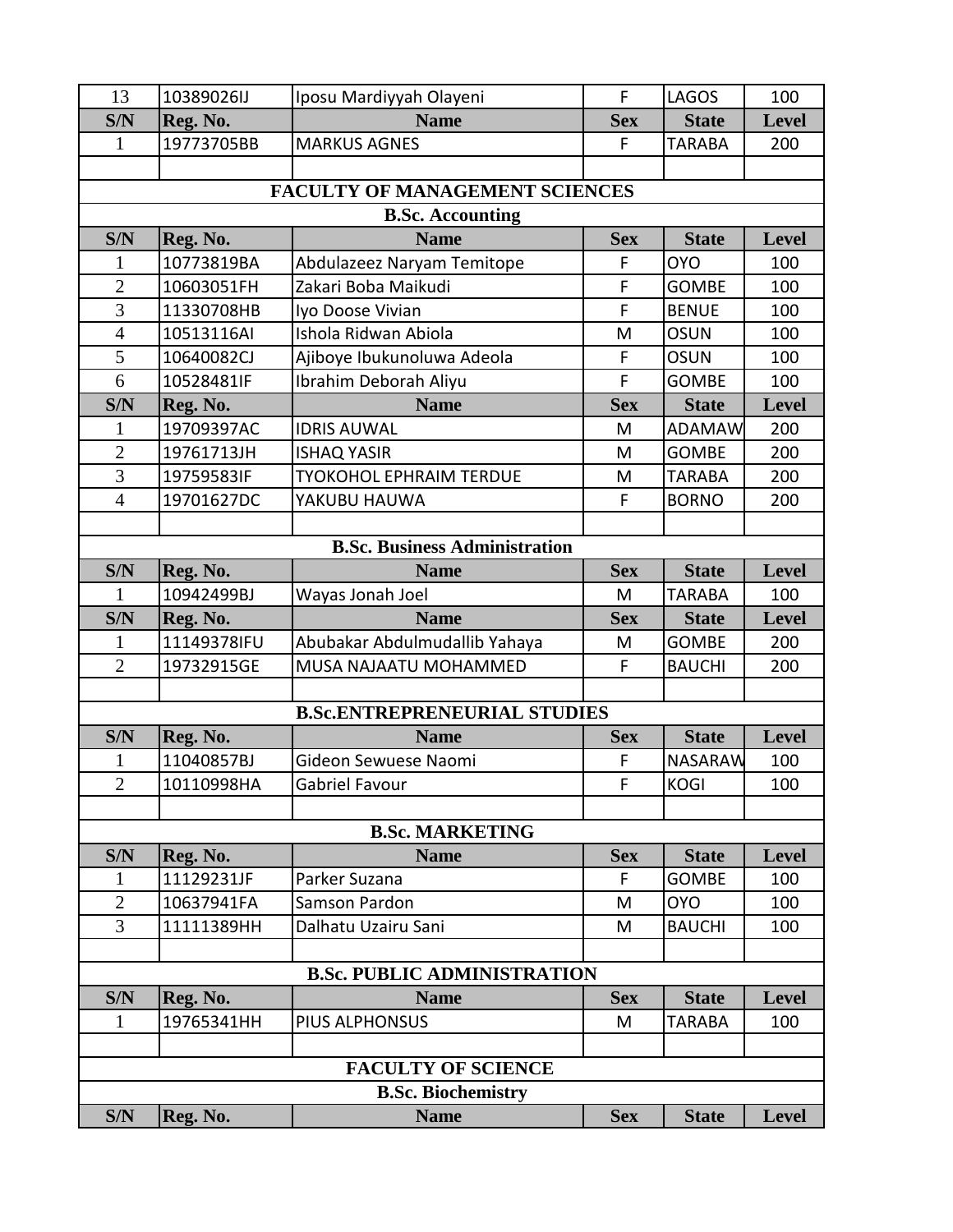| 1                | 11239900CC               | Jacob Kerenhappuch                         | F          | <b>KADUNA</b>                | 100          |  |  |  |
|------------------|--------------------------|--------------------------------------------|------------|------------------------------|--------------|--|--|--|
| $\overline{2}$   | 10475287AF               | Samuel Rita                                | F          | <b>GOMBE</b>                 | 100          |  |  |  |
| $\overline{3}$   | 10030587GE               | Vongjen Tonan                              | M          | PLATEAU                      | 100          |  |  |  |
| $\overline{4}$   | 10446342CF               | Arum Ajiji Atsi                            | M          | PLATEAU                      | 100          |  |  |  |
| 5                | 10111571JH               | Iorvaa Sesugh Isaac                        | M          | <b>BENUE</b>                 | 100          |  |  |  |
| 6                | 10112702AC               | Maxwell Manason Ali                        | M          | <b>GOMBE</b>                 | 100          |  |  |  |
| $\overline{7}$   | 10835708AB               | Beben Friday Wokji                         | M          | PLATEAU                      | 100          |  |  |  |
| 8                | 10403324GJ               | Sunday Nanfa                               | M          | PLATEAU                      | 100          |  |  |  |
| 9                | 10186329IH               | Abdullahi Albert                           | M          | <b>GOMBE</b>                 | 100          |  |  |  |
| 10               | 11090901ED               | James Goodness Garu                        | M          | <b>BAUCHI</b>                | 100          |  |  |  |
| 11               | 11070734BG               | <b>ADAMU MOSES</b>                         | M          | <b>BORNO</b>                 | 100          |  |  |  |
| 12               | 10872560CF               | <b>Felix Philibus</b>                      | M          | <b>GOMBE</b>                 | 100          |  |  |  |
| 13               | 11025452GC               | Douglas Donald                             | M          | <b>GOMBE</b>                 | 100          |  |  |  |
| 14               | 10333801II               | Alhassan Mishe Kassa                       | F          | PLATEAU                      | 100          |  |  |  |
| 15               | 10706866HJ               | <b>Bitrus Jonathan</b>                     | M          | <b>GOMBE</b>                 | 100          |  |  |  |
| 16               | 10465035BC               | Joel Joshua                                | M          | <b>ADAMAW</b>                | 100          |  |  |  |
| 17               | 10761811EH               | Babalola Oluwafunmilayo Micheala           | F          | <b>OSUN</b>                  | 100          |  |  |  |
| 18               | 10011243JA               | Yahaya Aisha Abdulkadir                    | F          | PLATEAU                      | 100          |  |  |  |
|                  | <b>B.Sc. Biology</b>     |                                            |            |                              |              |  |  |  |
| S/N              | Reg. No.                 | <b>Name</b>                                | <b>Sex</b> | <b>State</b>                 | Level        |  |  |  |
| 1                | 10387453FF               | Abel Anna                                  | F          | <b>GOMBE</b>                 | 100          |  |  |  |
| $\overline{2}$   | 10688942BG               | <b>Elkanah Hezron</b>                      | M          | <b>GOMBE</b>                 | 100          |  |  |  |
|                  |                          |                                            |            |                              |              |  |  |  |
|                  |                          |                                            |            |                              |              |  |  |  |
|                  |                          | <b>B.Sc. Chemistry</b>                     |            |                              |              |  |  |  |
| S/N              | Reg. No.                 | <b>Name</b>                                | <b>Sex</b> | <b>State</b>                 | Level        |  |  |  |
| 1                | 10383064DA               | Nappi Maryam Mohammed                      | F          | <b>GOMBE</b>                 | 100          |  |  |  |
| $\overline{2}$   | 10325025DC               | Agwaru Jennifer Pheetia                    | F          | <b>TARABA</b>                | 100          |  |  |  |
| S/N              | Reg. No.                 | <b>Name</b>                                | <b>Sex</b> | <b>State</b>                 | <b>Level</b> |  |  |  |
| 1                | 10738623GCU              | Abba Faruk Yusuf                           | M          | <b>GOMBE</b>                 | 200          |  |  |  |
|                  |                          | <b>B.Sc. Computer Science</b>              |            |                              |              |  |  |  |
| S/N              | Reg. No.                 | <b>Name</b>                                | <b>Sex</b> | <b>State</b>                 | <b>Level</b> |  |  |  |
| 1                | 10037767FI               | Ishaya Ham                                 | M          | <b>TARABA</b>                | 100          |  |  |  |
| $\overline{2}$   | 10472061IA               | James David                                | M          | <b>BORNO</b>                 | 100          |  |  |  |
| $\overline{3}$   | 10437143HE               | Elias Remember Naallah                     | M          | <b>ADAMAW</b>                | 100          |  |  |  |
| $\overline{4}$   | 10265661DC               | Mustapha Rabiat Badawiya                   | F.         | <b>GOMBE</b>                 | 100          |  |  |  |
| 5                | 11201408GI               | Adamu Musa Saidu                           | M          | PLATEAU                      | 100          |  |  |  |
| 6                | 10868941BI               | <b>Telson Liazarus</b>                     | M          | <b>GOMBE</b>                 | 100          |  |  |  |
| $\boldsymbol{7}$ | 10759014JG               | Usman Babangida                            | M          | TARABA                       | 100          |  |  |  |
| 8                | 11174360CD               | Nuhu Muhammad Usman                        | M          | <b>GOMBE</b>                 | 100          |  |  |  |
| 9                | 10243412ED               | Bulama Benjamin Mela                       | M          | <b>GOMBE</b>                 | 100          |  |  |  |
| 10               | 10017365FH               | Abdulhamid Abubakar Muhammad               | M          | <b>GOMBE</b>                 | 100          |  |  |  |
| 11               | 10133990GB               | Major James Kilyobas                       | M          | <b>ADAMAW</b>                | 100          |  |  |  |
| 12<br>13         | 11183359IJ<br>1104830311 | Abdulhamid Abdulhamid Saleh<br>Salihu Musa | M<br>M     | <b>YOBE</b><br><b>ADAMAW</b> | 100<br>100   |  |  |  |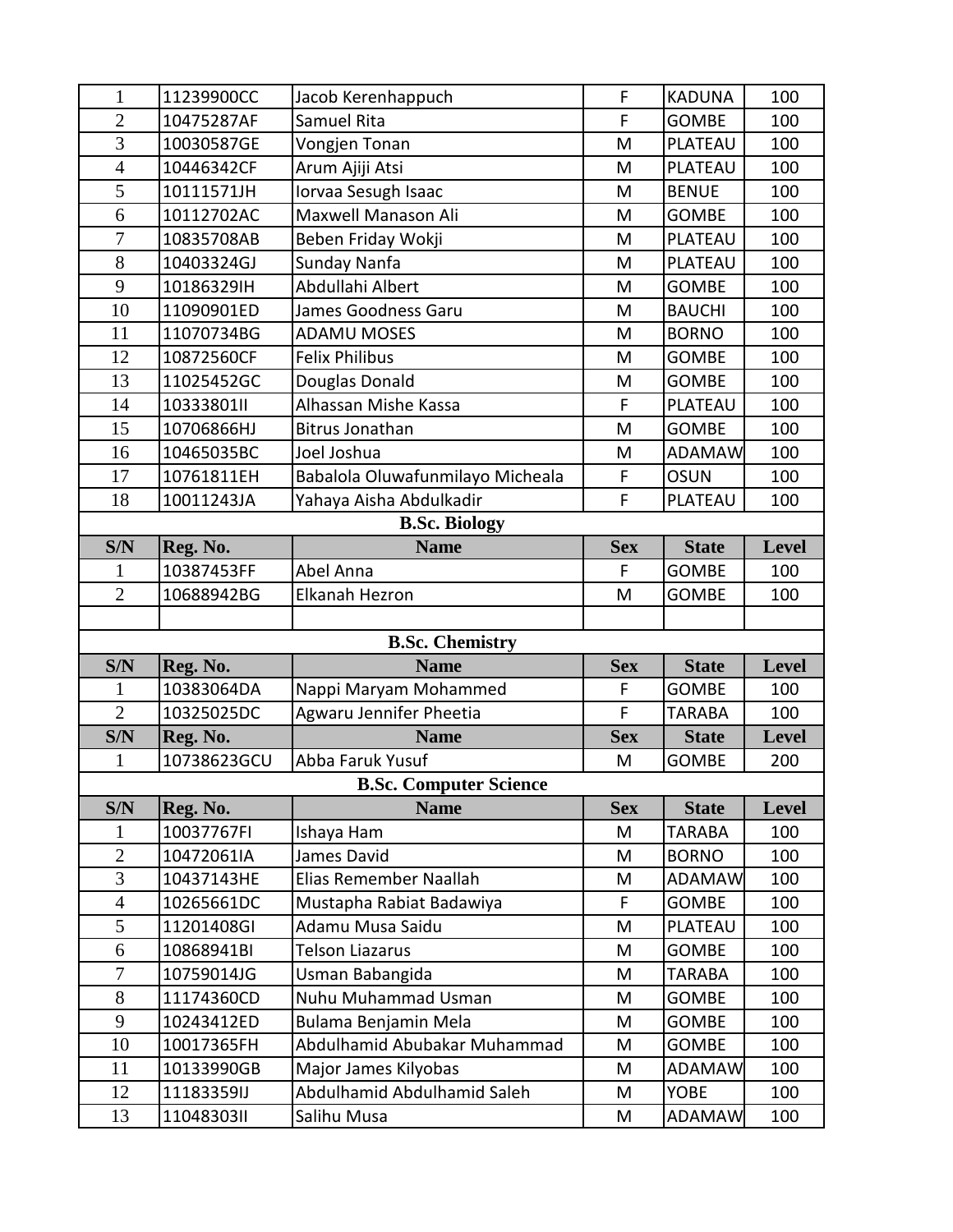| 14             | 11261837HE | Muhammad Usman Usman             | M          | <b>BORNO</b>     | 100          |
|----------------|------------|----------------------------------|------------|------------------|--------------|
| 15             | 11055814FJ | Usman Umar                       | M          | <b>GOMBE</b>     | 100          |
| 16             | 10602506ED | Yakubu Yusuf                     | M          | <b>BAUCHI</b>    | 100          |
| 17             | 10281857EB | Yusuf Usman Usman                | M          | <b>ADAMAW</b>    | 100          |
| 18             | 10366729FA | Waziri Umar Faruq                | M          | <b>BAUCHI</b>    | 100          |
| 19             | 10448795DI | Haruna Mamboh Azariah            | M          | <b>GOMBE</b>     | 100          |
| 20             | 10120840DC | Aliyu Abdullahi Abubakar         | M          | <b>GOMBE</b>     | 100          |
| 21             | 10850148EA | Saliu Nurudeen Ajao              | M          | <b>OYO</b>       | 100          |
| 22             | 10930147CB | Shehu Abduljalal Aliyu           | M          | <b>ADAMAW</b>    | 100          |
| 23             | 10001826BH | Waziri Abdulrahman Tahir         | M          | <b>KATSINA</b>   | 100          |
| 24             | 10277000GC | Bayo David Ewan                  | M          | <b>GOMBE</b>     | 100          |
| 25             | 10216918IC | Kabiru Khalid Mohammed           | M          | <b>OYO</b>       | 100          |
| 26             | 10187579CD | Garba Muhammad Aliyu             | M          | <b>BAUCHI</b>    | 100          |
| S/N            | Reg. No.   | <b>Name</b>                      | <b>Sex</b> | <b>State</b>     | Level        |
| 1              | 19753183HJ | ADAM MUHAMMAD KABIR              | M          | <b>TARABA</b>    | 200          |
| $\overline{2}$ | 19775225BA | <b>MURTALA YUSUF</b>             | M          | <b>JIGAWA</b>    | 200          |
| $\overline{3}$ | 19759528FG | YAHAYA SAMINU                    | M          | <b>GOMBE</b>     | 200          |
| $\overline{4}$ | 19710237AE | YAKUBU IJAFUNGURDA CHAGWA        | M          | <b>ADAMAW</b>    | 200          |
|                |            |                                  |            |                  |              |
|                |            | <b>B.Sc. Microbiology</b>        |            |                  |              |
| S/N            | Reg. No.   | <b>Name</b>                      | <b>Sex</b> | <b>State</b>     | <b>Level</b> |
| 1              | 10735545IB | Maijamaa Gura                    | M          | <b>GOMBE</b>     | 100          |
| $\overline{2}$ | 11028141EG | Briska Victoria                  | F          | <b>ADAMAW</b>    | 100          |
| 3              | 11176307AC | Hamma Afiniki                    | F          | <b>GOMBE</b>     | 100          |
| $\overline{4}$ | 11037609GD | <b>Omoleye Blessing Morolayo</b> | F          | <b>EKITI</b>     | 100          |
| 5              | 10633666HB | <b>Bitrus Beatrice</b>           | F          | <b>GOMBE</b>     | 100          |
| 6              | 10709569CB | Dickson Kamname                  | M          | <b>ADAMAW</b>    | 100          |
| $\overline{7}$ | 10042720EA | Hakuri Promise                   | M          | <b>BAUCHI</b>    | 100          |
| 8              | 11204951BC | Yakubu Ibrahim Ibrahim           | M          | <b>BAUCHI</b>    | 100          |
| 9              | 11207111DB | Mnenge Abigail Nguher            | F          | <b>BENUE</b>     | 100          |
| 10             | 10386979CC | Ishaya Gloria                    | F          | <b>KADUNA</b>    | 100          |
| 11             | 11173454CF | Ya'U Maryam Umar                 | F          | <b>BAUCHI</b>    | 100          |
| 12             | 11207235EH | <b>Bitrus Judith Dauda</b>       | F          | PLATEAU          | 100          |
| 13             | 11205933HD | Saheed Mutmainah Adeshewa        | F          | <b>KWARA</b>     | 100          |
| 14             | 10342442GE | <b>Yusuf Joy Ninyer</b>          | F          | <b>KADUNA</b>    | 100          |
| 15             | 10111566BF | Thompson Serah                   | F          | <b>GOMBE</b>     | 100          |
| 16             | 10999025JE | Olah Fidelis Okum                | M          | <b>CROSS RIV</b> | 100          |
| 17             | 10368038AD | Joseph Racheal                   | F          | <b>GOMBE</b>     | 100          |
| 18             | 10611421HA | Emmanuel Able Mamman             | F          | <b>ADAMAW</b>    | 100          |
| 19             | 10029553GC | David Shem                       | M          | <b>ADAMAW</b>    | 100          |
| 20             | 11246209BA | <b>Abel Chibuzor Eunice</b>      | F          | ABIA             | 100          |
|                |            |                                  |            |                  |              |
|                |            | <b>B.Sc. Statistics</b>          |            |                  |              |
| S/N            | Reg. No.   | <b>Name</b>                      | <b>Sex</b> | <b>State</b>     | Level        |